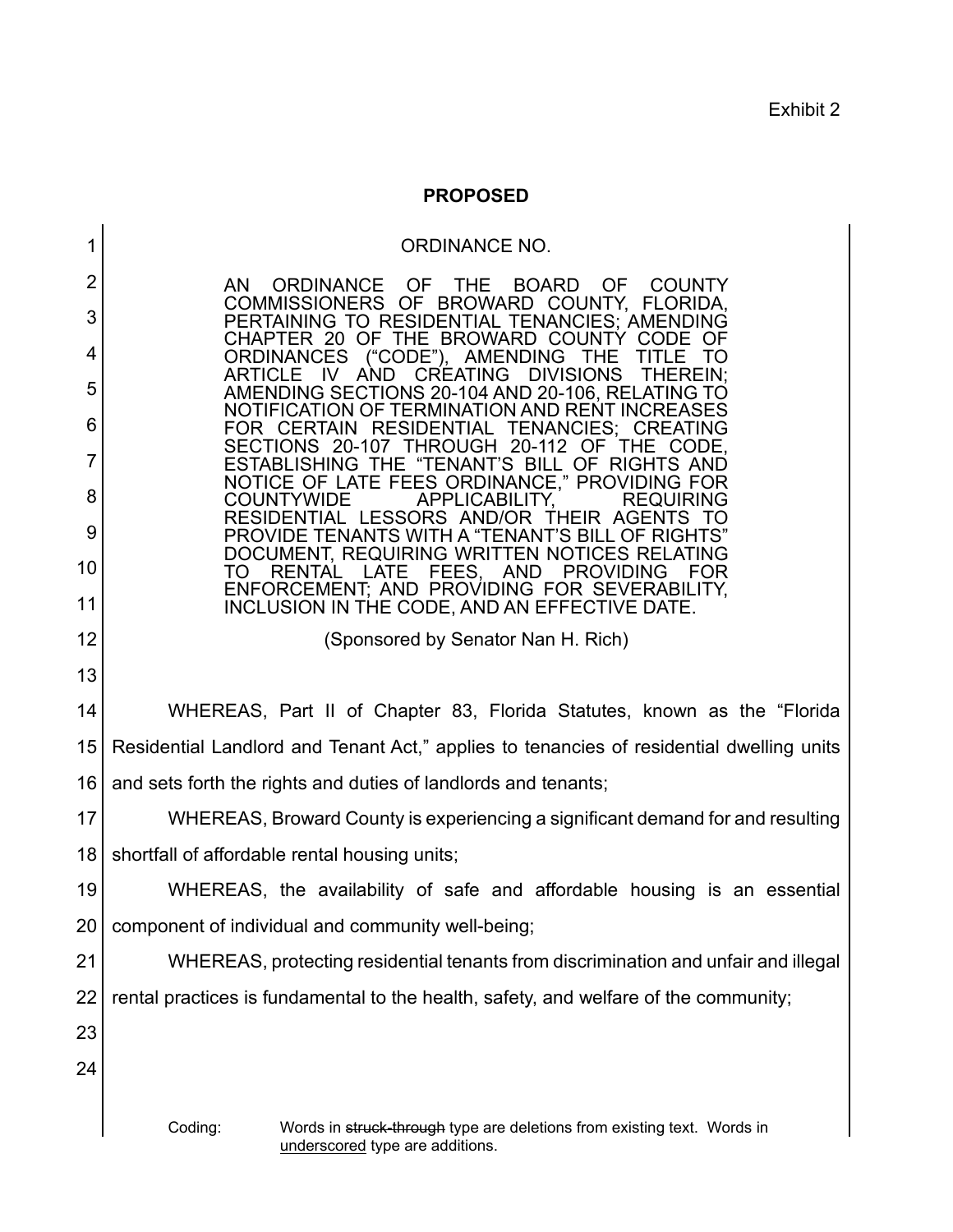1 2 3 WHEREAS, the Board wishes to adopt a Tenant's Bill of Rights to increase tenant awareness of their rights and to provide guidance to tenants regarding available community resources;

4 5 6 WHEREAS, the Board recognizes that while reasonable late fees may be an important aspect of the landlord/tenant relationship, it is essential that tenants understand and know when they may incur these fees; and

7 8 9 WHEREAS, this Ordinance shall apply prospectively to new residential tenancies and renewals and shall not be read to supersede the terms of any existing residential tenancies or renewals where the terms are binding on landlords and tenants,

10 11 BE IT ORDAINED BY THE BOARD OF COUNTY COMMISSIONERS OF BROWARD COUNTY, FLORIDA:

12 13 Section 1. Chapter 20 of the Broward County Code of Ordinances is hereby amended to rename Article IV and to create Division 1 as follows:

14

# **ARTICLE IV. RENTAL NOTICES LANDLORD - TENANT RELATIONS**

15 **DIVISION 1. RENTAL NOTICES**

16 17 Section 2. Section 20-104 of the Broward County Code of Ordinances is hereby amended to read as follows:

#### 18 **Sec. 20-104. Applicability.**

19 20 21 22 23 The provisions of this article division shall apply countywide, unless in conflict with an applicable municipal ordinance, pursuant to Section 11.01 of the Broward County Charter. Unless otherwise provided, nothing in this article division shall be construed to relieve a person from compliance with appliable county and municipal regulations. The provisions of this article division shall apply prospectively from May 1, 2022, and shall not

24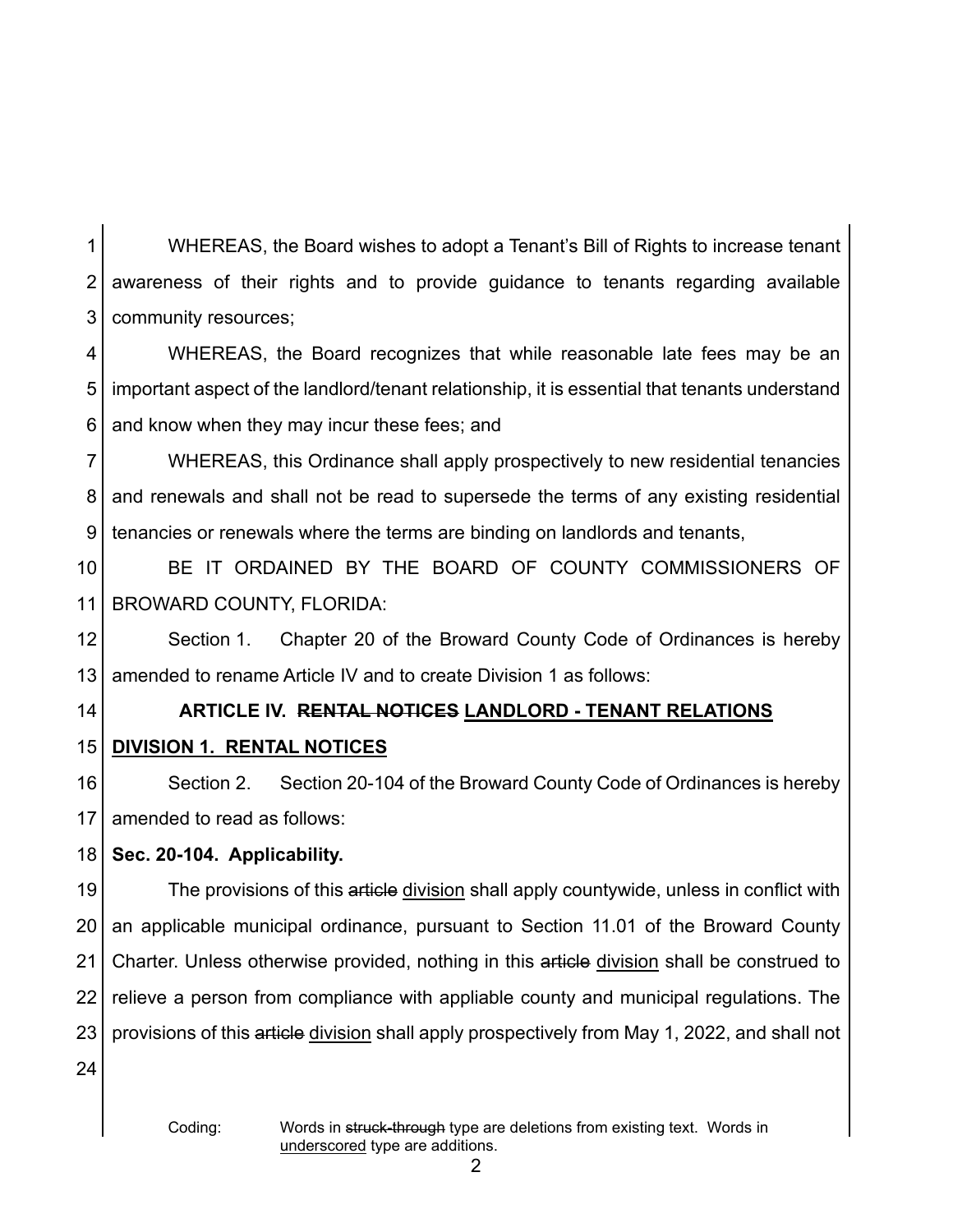1 2 apply to or supersede the terms of any residential tenancies or renewals, where the terms are binding on landlords and tenants, that existed prior to May 1, 2022.

3 4 Section 3. Section 20-106 of the Broward County Code of Ordinances is hereby amended to read as follows:

#### 5 **Sec. 20-106. Enforcement.**

6 7 8 9 10 This article division may be enforced by code enforcement officers, including municipal code enforcement officers, and any law enforcement agency having jurisdiction of the area within which the residential tenancy at issue is located, pursuant to Section 125.69 and Chapter 162, Florida Statutes, or any applicable municipal code enforcement provision.

11 12 Section 4. Chapter 20 of the Broward County Code of Ordinances is hereby amended to create Division 2, Sections 20-107 through 20-112, to read as follows:

13 [Underlining omitted]

#### 14 **DIVISION 2. TENANT'S BILL OF RIGHTS AND NOTICE OF LATE FEES**

15 **Sec. 20-107. Title.**

16 17 18 This ordinance, as fully set forth in Sections 20-107 through 20-112 of the Broward County Code of Ordinances, shall be known and may be cited as the "Tenant's Bill of Rights and Notice of Late Fees Ordinance."

#### 19 **Sec. 20-108. Applicability.**

20 21 22 23 (a) The provisions of this division shall apply countywide, unless in conflict with an applicable municipal ordinance, pursuant to Section 11.01 of the Broward County Charter. Unless otherwise provided, nothing in this division shall be construed to relieve a person from compliance with applicable county or municipal regulations. The provisions

24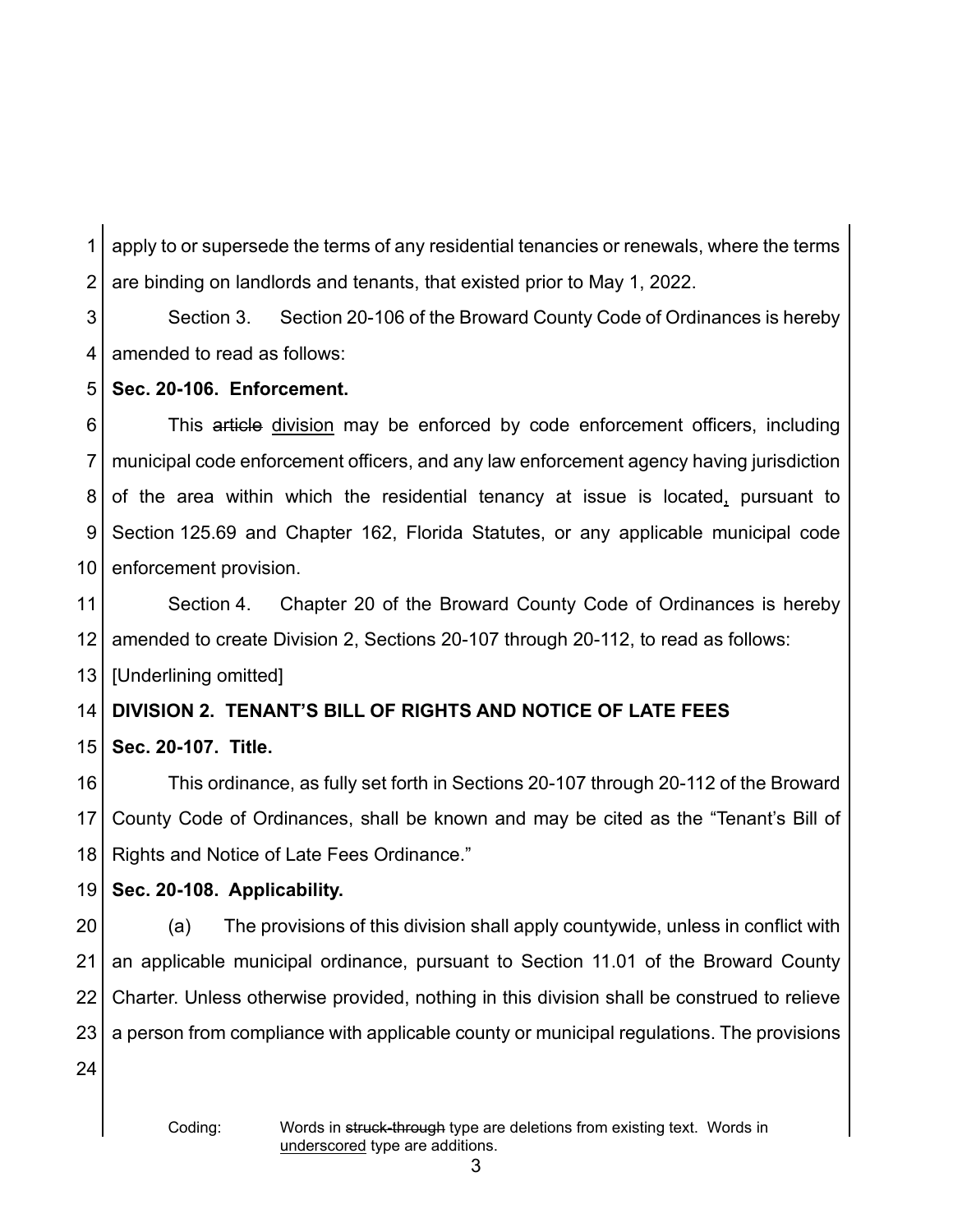1 2 of this division shall apply prospectively from October 1, 2022, and shall not apply to or supersede the terms of any Rental Agreement or renewals that existed prior to such date.

3 4 5 6 7 (b) The Tenant's Bill of Rights and Notice of Late Fees Ordinance only applies to residential tenancies subject to Chapter 83, Florida Statutes, and does not apply to rentals within mobile home parks governed under Chapter 723, Florida Statutes; short-term rentals of residential units with non-recurring rental terms of thirty (30) days or fewer; or rentals of properties regulated under Chapter 509, Florida Statutes.

#### 8 **Sec. 20-109. Definitions.**

9 10 11 12 13 14 15 *Landlord* means any individual, firm, corporation, or other organization or group of persons however organized that is shown as the lessor, landlord, or property owner under a Rental Agreement, or is otherwise acting on behalf of a Landlord involved in the rental of a Rental Unit to a Tenant, including, but not limited to, owner, lessor, sublessor, assignor, manager, real estate licensee (either a broker, sales associate, or broker-sales associate), condominium association, homeowners' association, cooperative association, or any representative of any of the foregoing.

16 17 *Late Fee* means a charge of any kind, levied against a Tenant, associated with a failure of the Tenant to timely pay rent pursuant to the terms of a Rental Agreement.

18 19 20 *Rental Agreement* means an agreement, whether written or oral, by which a Tenant is entitled to possess a Rental Unit, or which is a "Rental Agreement" as defined in Section 83.43, Florida Statutes, as it may be amended.

21 22 23 *Rental Unit* means a residential housing unit that is or may be occupied by a Tenant by virtue of a Rental Agreement, or that is a "Dwelling Unit" as defined in Section 83.43, Florida Statutes, as it may be amended.

24

Coding: Words in struck-through type are deletions from existing text. Words in underscored type are additions.

4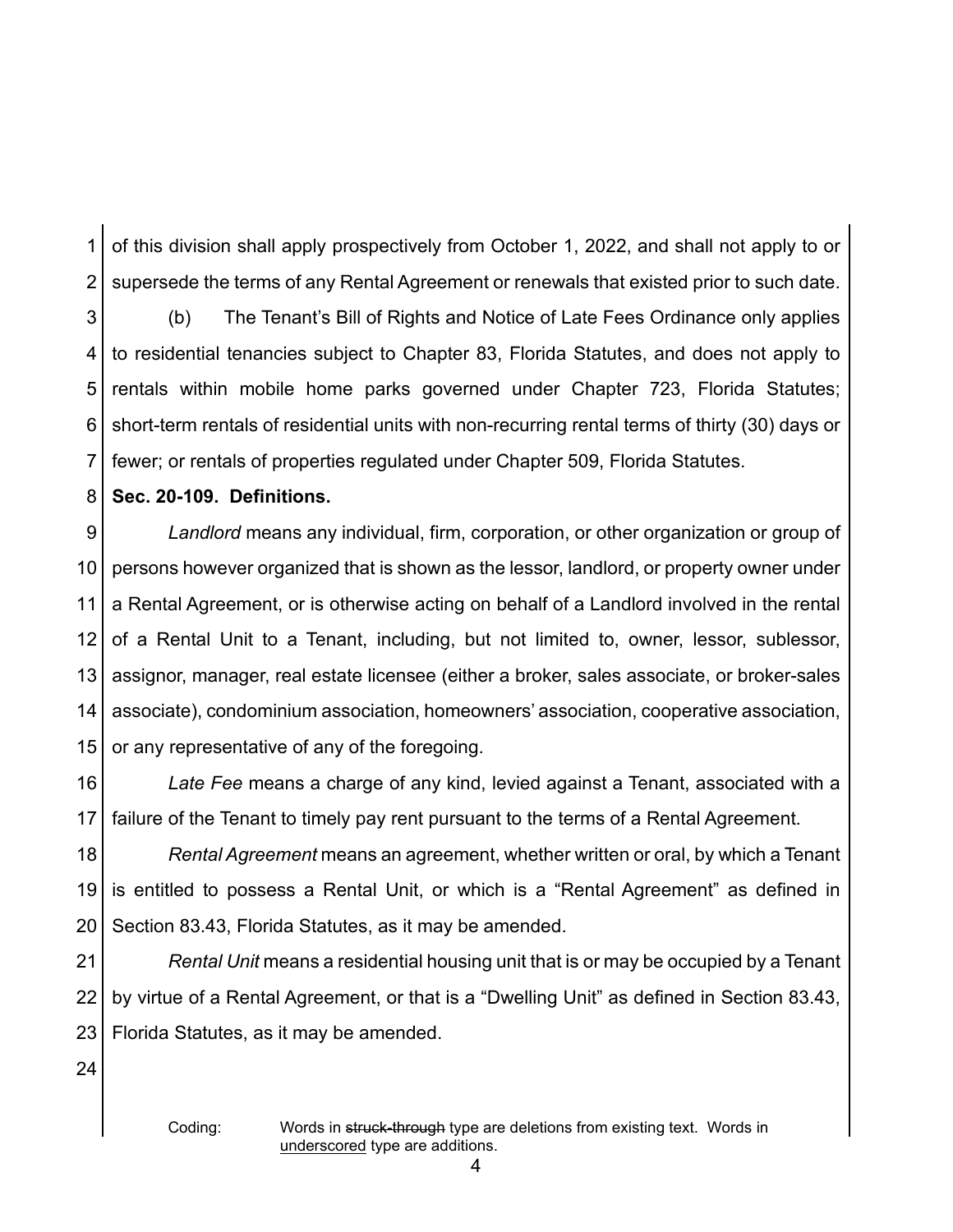1 2 3 *Tenant* means a natural person or persons who will occupy, or who makes application to occupy, a Rental Unit by virtue of a Rental Agreement, or who is a "Tenant" as defined in Section 83.43, Florida Statutes, as it may be amended.

4 **Sec. 20-110. Tenant's Bill of Rights; Landlord Notice Requirements.**

5 6 7 8 9 10 11 (a) The Resilient Environment Department shall create and maintain a Tenant's Bill of Rights, which shall mean a paper or electronic document, available in English, Spanish, and Creole, in at least 12-point font, and able to be printed on paper of 8-½ by 11 inches or larger, containing a notice of rights under applicable federal, state, and local law, and services available to residential tenants in Broward County. The content of the Tenant's Bill of Rights shall be as determined by the Broward County Board of County Commissioners ("Board") by resolution.

12 13 14 15 16 17 (b) It is unlawful for a Landlord of a Rental Unit to accept a final rental application or a rental application fee from a prospective Tenant, or in instances where no application is required, to enter into a Rental Agreement for a Residential Unit under the Landlord's control or authority, without first providing the prospective Tenant with a copy of the Tenant's Bill of Rights. A Landlord may comply with this requirement through an agent of the Landlord (e.g., a property manager, rental manager, or real estate licensee).

18 19 20 21 22 23 (c) For existing Tenants already occupying a Rental Unit on or before the date set forth in Section 20-108(a), the Landlord must provide the Tenant with the Tenant's Bill of Rights prior to the commencement of a new rental term. For Tenants with rental terms of thirty (30) days or less that are recurring in nature (e.g., ongoing month-to-month tenancies), the Landlord must provide the Tenant's Bill of Rights prior to October 1, 2022, and thereafter no less than once per year.

24

Coding: Words in struck-through type are deletions from existing text. Words in underscored type are additions.

5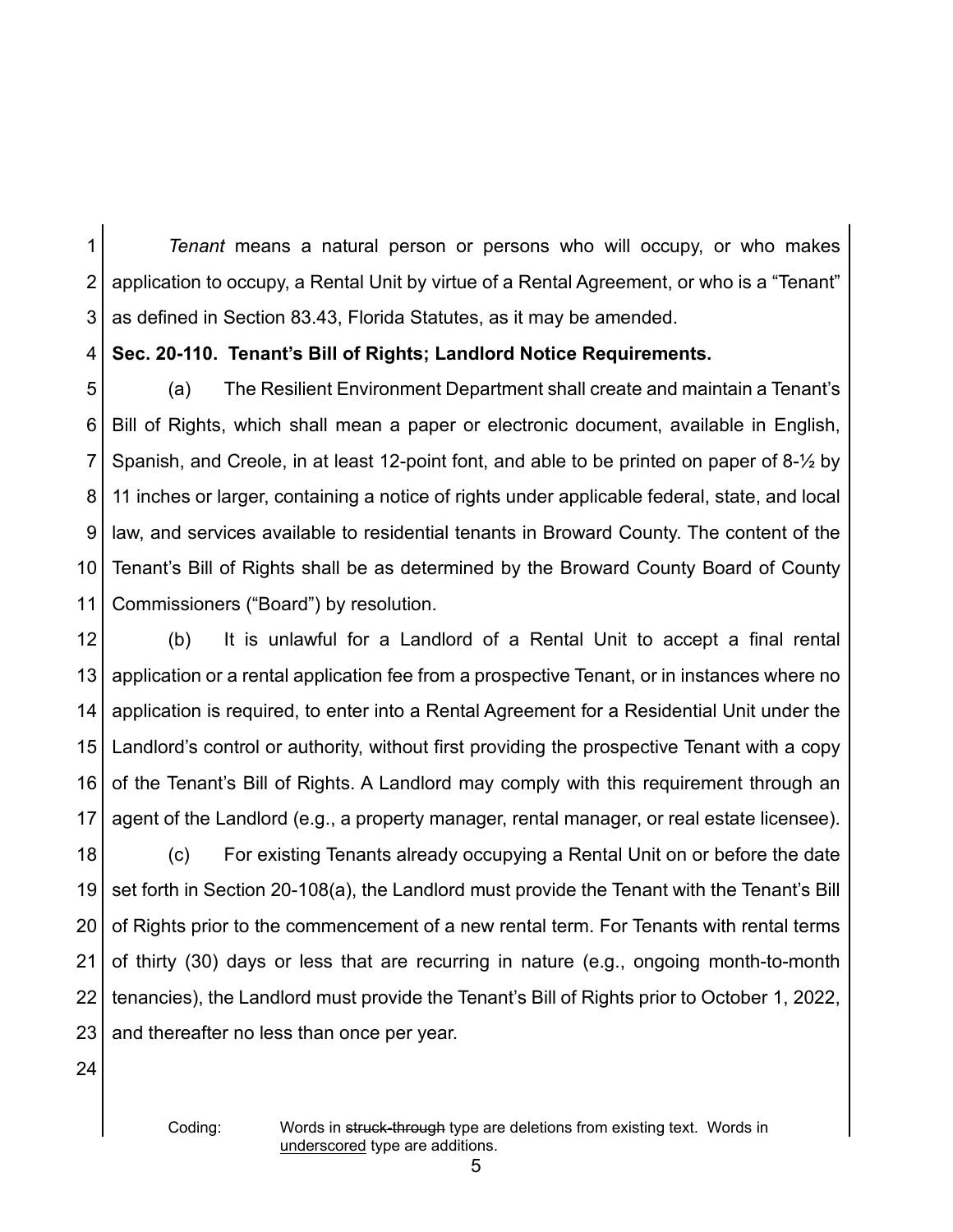1 2 3 4 5 (d) There shall be a rebuttable presumption that a Landlord has complied with this section if the Landlord can provide a written, dated, and signed affirmation from the Tenant stating that the Tenant has timely received the Tenant's Bill of Rights. The signed affirmation shall be retained by the Landlord for at least one (1) year after the Tenant vacates the Rental Unit.

6 **Sec. 20-111. Late Fee Notices; Landlord Requirements.**

7 8 9 10 (a) It shall be unlawful for any Landlord to assess a Late Fee without first providing, for each Late Fee assessed, written notice to the Tenant against whom the Late Fee is assessed. A Landlord may comply with this requirement through an agent of the Landlord (e.g., a property manager, rental manager, or real estate licensee).

11 12 13 14 (b) This written notice shall be separate from any notice requirements provided for in a Rental Agreement and shall be required each time a new Late Fee is assessed. Only one notice shall be required if the same Late Fee continues to accrue after delivery of the notice.

15 16 (c) The written notice required under this section shall include a statement informing the Tenant that:

- 17 (1) A Late Fee has been incurred;
- 18 19 20 (2) The amount of the Late Fee due at the time of the notice and, if Late Fees will increase or continue to accrue, a statement explaining the rate at which such fees will increase or continue to accrue;
- 21 22 (3) The basis for the Late Fee (whether provided for in the Rental Agreement or otherwise); and
- 23 24 (4) A reference to any language in the Rental Agreement that establishes the amount of Late Fee(s) to be assessed.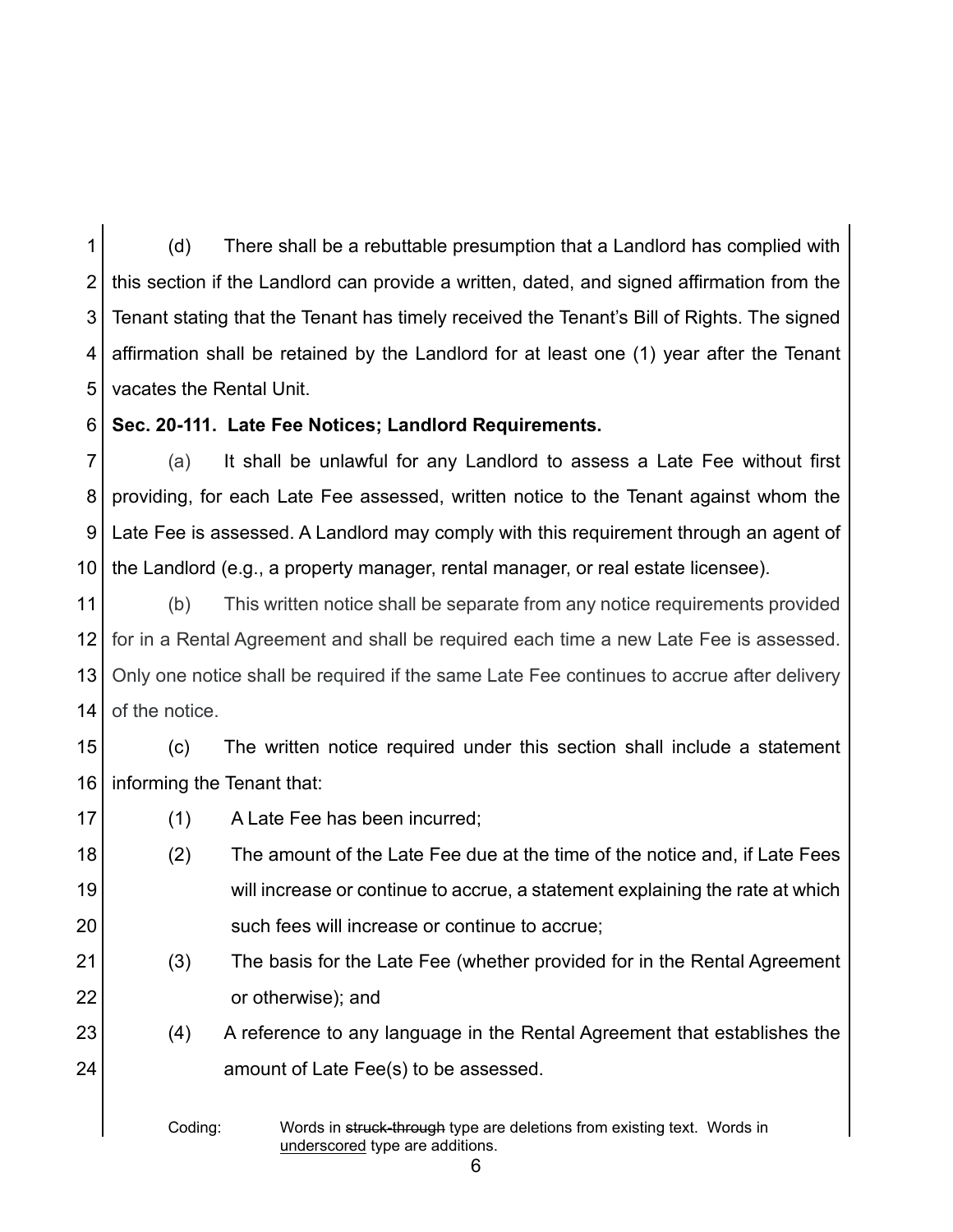| 1              | (d)                                                                                                                   | The written notice provided for in this section may be delivered to the                   |  |
|----------------|-----------------------------------------------------------------------------------------------------------------------|-------------------------------------------------------------------------------------------|--|
| $\overline{2}$ | Tenant:                                                                                                               |                                                                                           |  |
| 3              | (1)                                                                                                                   | By email to the email address provided by the Tenant in the Rental                        |  |
| 4              |                                                                                                                       | Agreement or any subsequent written agreement regarding the delivery of                   |  |
| 5              |                                                                                                                       | notices;                                                                                  |  |
| 6              | (2)                                                                                                                   | By certified mail to the address for notices provided by Tenant in the Rental             |  |
| 7              |                                                                                                                       | Agreement;                                                                                |  |
| 8              | (3)                                                                                                                   | By posting of the notice to the front door of the Rental Unit; or                         |  |
| 9              | (4)                                                                                                                   | By hand delivery to the Tenant.                                                           |  |
| 10             | (e)                                                                                                                   | There shall be a rebuttable presumption that the Landlord has complied with               |  |
| 11             |                                                                                                                       | the notice requirements in this section if the Landlord can provide one of the following: |  |
| 12             | (1)                                                                                                                   | A copy of the email sent pursuant to Section $(d)(1)$ above on or before the              |  |
| 13             |                                                                                                                       | date the Late Fee was assessed;                                                           |  |
| 14             | (2)                                                                                                                   | A copy of a written and dated letter sent, posted, or hand delivered as                   |  |
| 15             |                                                                                                                       | provided in Sections $(d)(2)$ through $(4)$ above, with: (i) evidence from the            |  |
| 16             |                                                                                                                       | United States Postal Service or other delivery service showing both the                   |  |
| 17             |                                                                                                                       | mailing date and delivery address of the notice; (ii) a time-stamped                      |  |
| 18             |                                                                                                                       | photograph of the notice clearly posted on the front door of the Rental Unit;             |  |
| 19             |                                                                                                                       | or (iii) a signed and dated statement by the delivery person certifying hand              |  |
| 20             |                                                                                                                       | delivery of the notice to the Tenant evidencing the date of delivery.                     |  |
| 21             |                                                                                                                       |                                                                                           |  |
| 22             |                                                                                                                       |                                                                                           |  |
| 23             |                                                                                                                       |                                                                                           |  |
| 24             |                                                                                                                       |                                                                                           |  |
|                |                                                                                                                       |                                                                                           |  |
|                | Coding:<br>Words in struck-through type are deletions from existing text. Words in<br>underscored type are additions. |                                                                                           |  |

7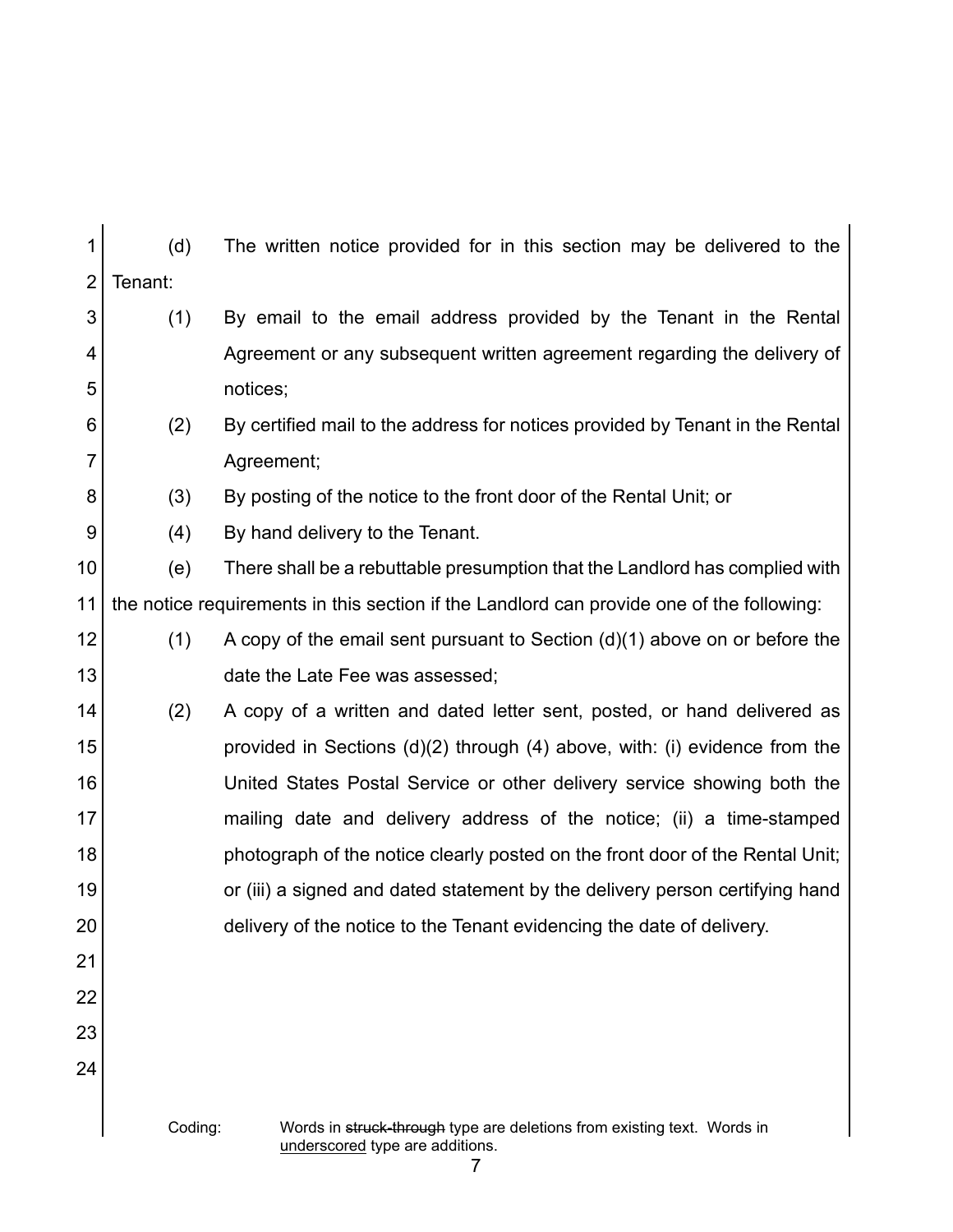1 **Sec. 20-112. Enforcement.**

2 3 4 5 6 (a) The Tenant's Bill of Rights and Notice of Late Fees Ordinance may be enforced by code enforcement officers, including municipal code enforcement officers, and any law enforcement agency having jurisdiction of the area within which the Rental Unit is located, pursuant to Section 125.69 and Chapter 162, Florida Statutes, or any applicable municipal code enforcement provision.

7 8 (b) Nothing in Sections 20-107 through 20-112 is intended to create any private causes of action, and these provisions may only be enforced as set forth herein.

Section 5. Severability.

10 11 12 13 14 15 If any portion of this Ordinance is determined by any court to be invalid, the invalid portion will be stricken, and such striking will not affect the validity of the remainder of this Ordinance. If any court determines that this Ordinance, in whole or in part, cannot be legally applied to any individual, group, entity, property, or circumstance, such determination will not affect the applicability of this Ordinance to any other individual, group, entity, property, or circumstance.

16

9

## Section 6. Inclusion in the Broward County Code of Ordinances.

17 18 19 20 21 It is the intention of the Board of County Commissioners that the provisions of this Ordinance become part of the Broward County Code of Ordinances as of the effective date. The sections of this Ordinance may be renumbered or relettered and the word "ordinance" may be changed to "section," "article," or such other appropriate word or phrase to the extent necessary in order to accomplish such intention.

22 23

24